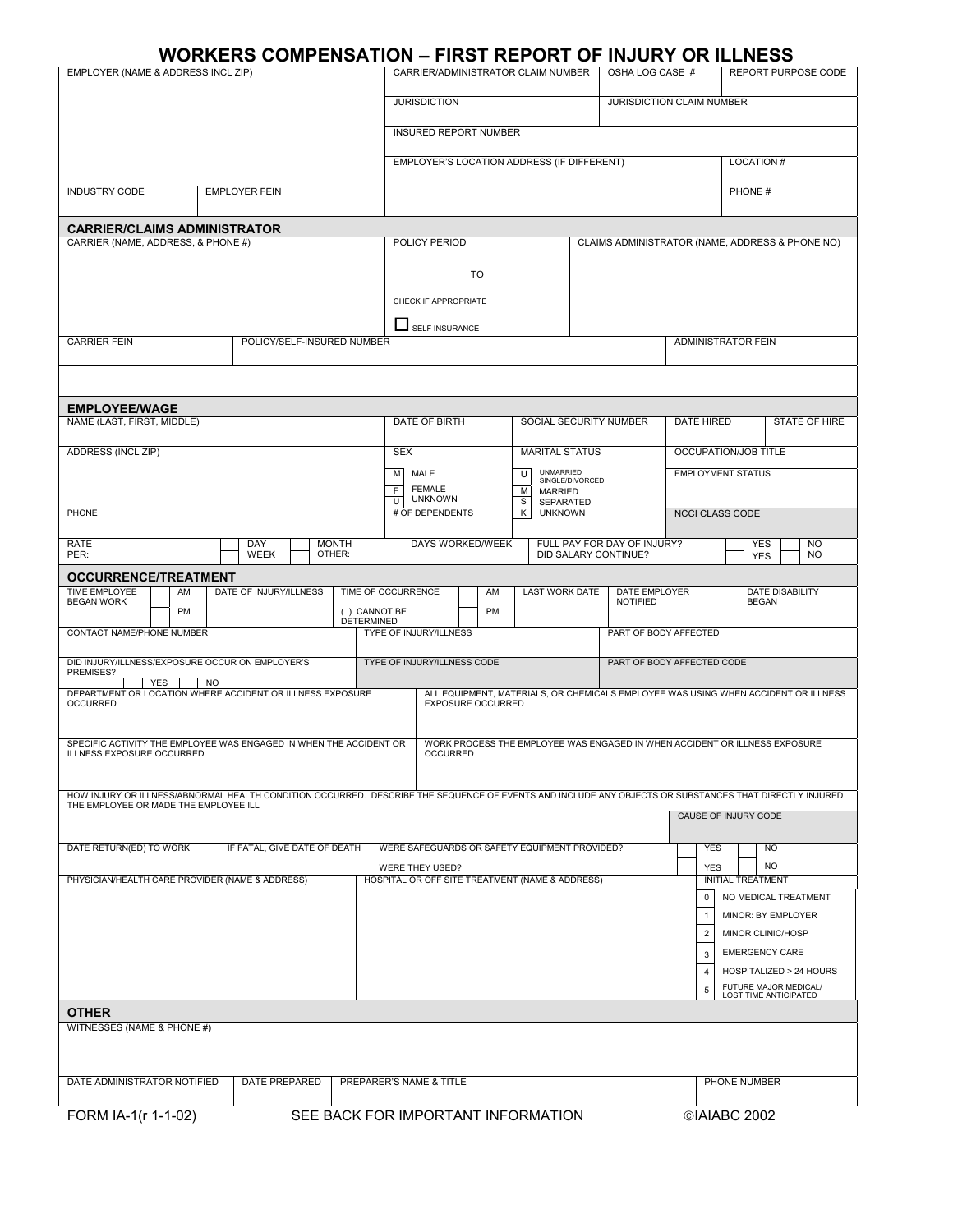## AWCC Form 1 **(Employer's First Report of Injury or Illness)**

**Ark. Code Ann. § 11-9-529** allows employers 10 days to report injuries. Those involving either more than 7 days of lost time or indemnity payments require **Form 1**. Also, a Form 1 is required for all controversions including a medical-only case. Self-insured employers file **Form 1** with the AWCC; other employers send it to their insurance representatives.

Employers do **NOT** fill in the shaded areas.

On **Form 1**, employers/carriers must:

- **1.** In the **Occurrence Section** list the date the employer first knew of the injury. The 10 days to report begin either on the date of disability **or** the date the employer was notified, whichever date is later.
- **2.** Give the name of the carrier. An insurance agency or third party administrator should be listed in the **Preparer's Section**. A carrier can pre-print its name and address in the **Carrier Section** to help clients properly report.
- **3.** Specify the carrier Federal Employer Identification Number (FEIN) in the **Carrier Section**.
- **4.** Type or print in ink. An illegible, incomplete **Form 1** will be returned.

Neglect of **Form 1**: Late employee benefits, exposing employers to fines.

Lack of **Form 1**: Delays in insurance investigation.

General inquiries on Form 1 can be answered by the AWCC Support Services Division. **Questions on a specific Form 1 may be directed to the Research and Statistics Section, which processes the accident reports. (1-800-622-4472 or 501-682-3930).**

Ark. Code Ann. §11-9-106(a): "Any person or entity who willfully and knowingly makes any material false statement or representation, who willfully and knowingly omits or conceals any material information, or who willfully and knowingly employs any device, scheme, or artifice for the purpose of: obtaining any benefit or payment; defeating or wrongfully increasing or wrongfully decreasing any claim for benefit or payment; or obtaining or avoiding workers' compensation coverage or avoiding payment of the proper insurance premium, or who aids and abets for any of said purposes, under this chapter shall be guilty of a Class D felony. Fifty percent (50%) of any criminal fine imposed and collected under .... this section shall be paid and allocated in accordance with applicable law to the Death and Permanent Total Disability Trust Fund administered by the Workers' Compensation Commission."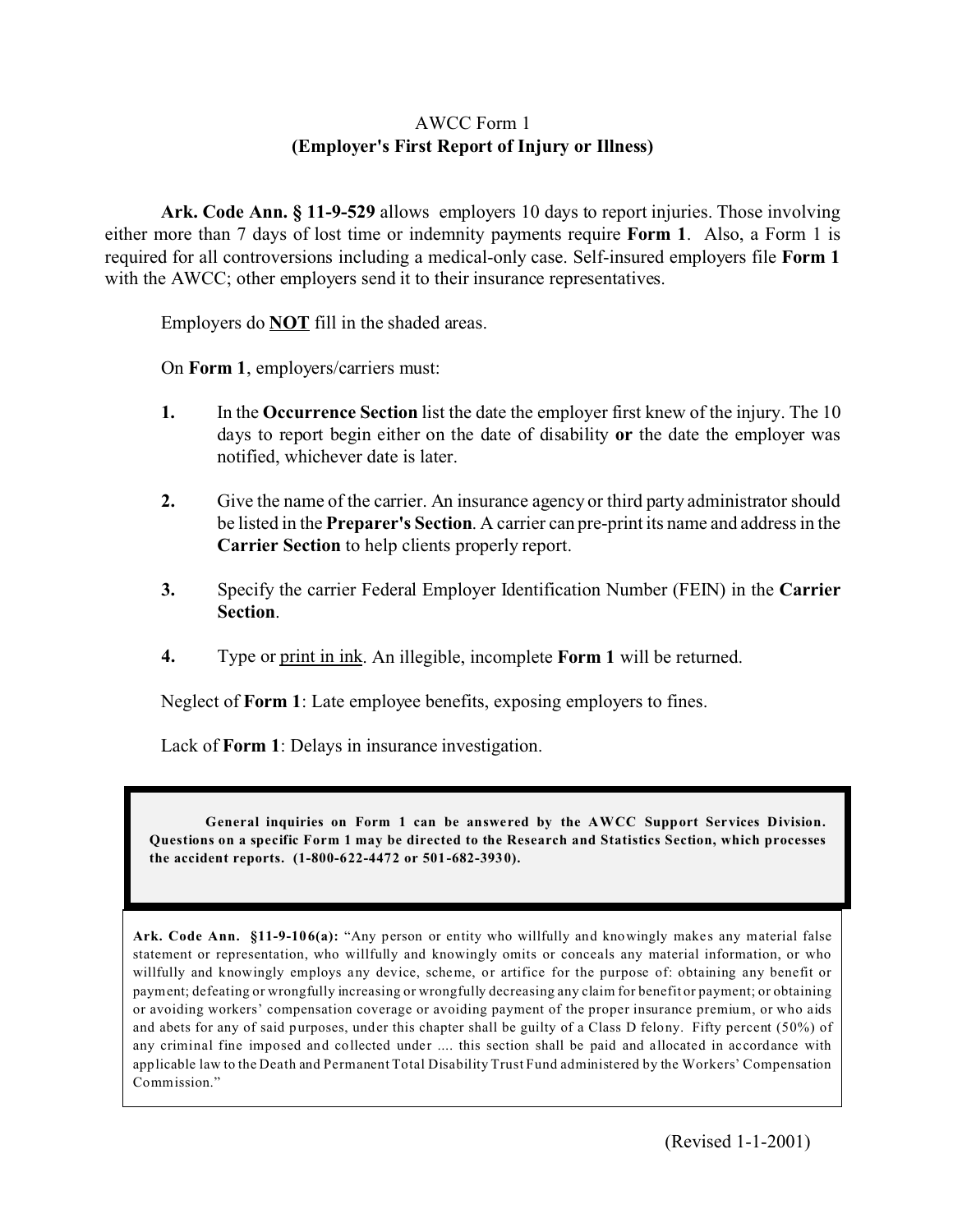### **EMPLOYER'S INSTRUCTIONS**

#### **DO NOT ENTER DATA IN SHADED FIELDS**

#### DATES:

Enter all dates in MM/DD/YY format.

#### INDUSTRY CODE:

This is the code which represents the nature of the employer's business, which is contained in the Standard Industrial Classification Manual or the North American Industry Classification System, published by the Federal Office of Management and Budget.

#### CARRIER:

The licensed business entity issuing a contract of insurance and assuming financial responsibility on behalf of the employer of the claimant.

#### CLAIMS ADMINISTRATOR:

Enter the name of the carrier, third party administrator, state fund, or self-insured responsible for administering the claim.

#### AGENT NAME & CODE NUMBER:

Enter the name of your insurance agent and his/her code number if known. This information can be found on your insurance policy.

#### OCCUPATION/JOB TITLE:

This is the primary occupation of the claimant at the time of the accident or exposure.

#### EMPLOYMENT STATUS:

|              |           | Indicate the employee's work status. The valid choices are: |              |
|--------------|-----------|-------------------------------------------------------------|--------------|
| Full-Time    | On Strike | Unknown                                                     | Volunteer    |
| Part-Time    | Disabled  | Apprenticeship Full-Time                                    | Seasonal     |
| Not Employed | Retired   | Apprenticeship Part-Time                                    | Piece Worker |

# DATE DISABILITY BEGAN:

The first day on which the claimant originally lost time from work due to the occupation injury or disease or as otherwise designated by statute.

### CONTACT NAME/PHONE NUMBER:

Enter the name of the individual at the employer's premises to be contacted for additional information.

#### TYPE OF INJURY/ILLNESS:

Briefly describe the nature of the injury or illness, (eg. Lacerations to the forearm).

#### PART OF BODY AFFECTED:

Indicate the part of body affected by the injury/illness, (eg. Right forearm, lower back).

# DEPARTMENT OR LOCATION WHERE ACCIDENT OR ILLNESS EXPOSURE OCCURRED:

(eg. Maintenance Department or Client's office at 452 Monroe St., Washington, DC 26210)

If the accident or illness exposure did not occur on the employer's premises, enter address or location. Be specific.